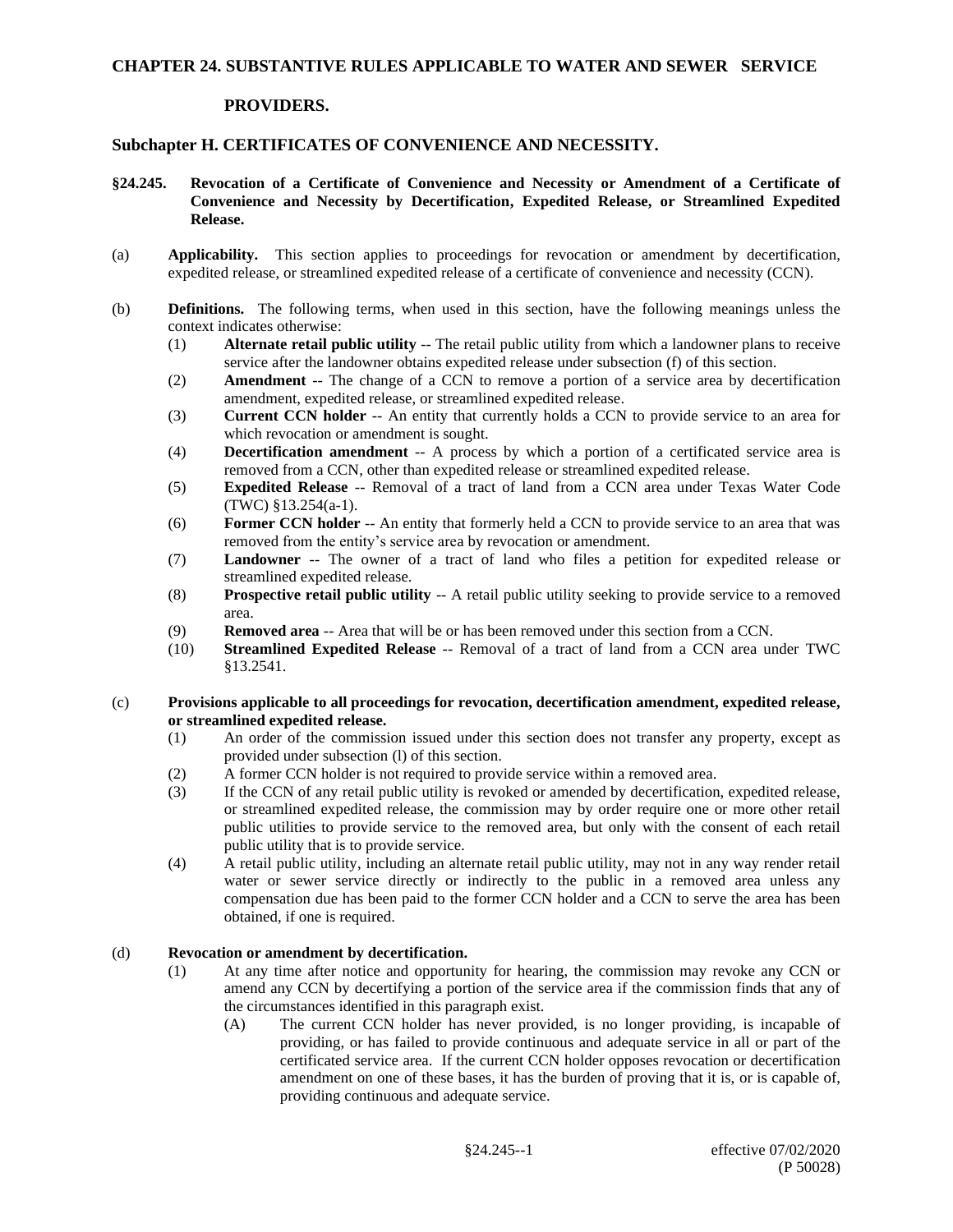- (B) The current CCN holder is in an affected county as defined in TWC §16.341, and the cost of providing service by the current CCN holder is so prohibitively expensive as to constitute denial of service. Absent other relevant factors, for commercial developments or residential developments started after September 1, 1997, the fact that the cost of obtaining service from the current CCN holder makes the development economically unfeasible does not render such cost prohibitively expensive.
- (C) The current CCN holder has agreed in writing to allow another retail public utility to provide service within its certificated service area or a portion of its service area, except for an interim period, without amending its CCN.
- (D) The current CCN holder failed to apply for a cease-and-desist order under TWC §13.252 and §24.255 of this title (relating to content of request for cease and desist order by the commission under TWC §13.252) within 180 days of the date that the current CCN holder became aware that another retail public utility was providing service within the current CCN holder's certificated service area, unless the current CCN holder proves that good cause exists for its failure to timely apply for a cease-and-desist order.
- (E) The current CCN holder has consented in writing to the revocation or amendment.
- (2) A retail public utility may file a written request with the commission to revoke its CCN or to amend its CCN by decertifying a portion of the service area.
	- (A) The retail public utility must provide, at the time its request is filed, notice of its request to each customer and landowner within the affected service area of the utility.
	- (B) The request must specify the area that is requested to be revoked or removed from the CCN area.
	- (C) The request must address the effect of the revocation or decertification amendment on the current CCN holder, any existing customers, and landowners in the affected service area.
	- (D) The request must include the mapping information required by §24.257 of this title relating to Mapping Requirements for Certificate of Convenience and Necessity Applications.
	- (E) The commission may deny the request to revoke or amend a CCN if existing customers or landowners will be adversely affected.
	- (F) If a retail public utility's request for decertification amendment or revocation by consent under this paragraph is granted, the retail public utility is not entitled to compensation from a prospective retail public utility.
- (3) The commission may initiate a proceeding to revoke a CCN or decertify a portion of a service area on its own motion or upon request of commission staff.
- (4) The current CCN holder has the burden to establish that it is, or is capable of, providing continuous and adequate service and, if applicable, that there is good cause for failing to file a cease and desist action under TWC §13.252 and §24.255 of this title.
- (e) **Decertification amendment for a municipality's service area.** After notice to a municipality and an opportunity for a hearing, the commission may decertify an area that is located outside the municipality's extraterritorial jurisdictional boundary if the municipality has not provided service to the area on or before the fifth anniversary of the date the CCN was granted for the area. This subsection does not apply to an area that was transferred to a municipality's certificated service area by the commission and for which the municipality has spent public funds.
	- (1) A proceeding to remove an area from a municipality's service area may be initiated by the commission with or without a petition.
	- (2) A petition filed under this subsection must allege that a CCN was granted for the area more than five years before the petition was filed and the municipality has not provided service in the area.
	- (3) A petition filed under this subsection must include the mapping information required by §24.257 of this title.
	- (4) Notice of the proceeding to remove an area must be given to the municipality, landowners within the area to be removed, and other retail public utilities as determined by the presiding officer.
	- (5) If the municipality asserts that it is providing service to the area, the municipality has the burden to prove that assertion.

# (f) **Expedited release.**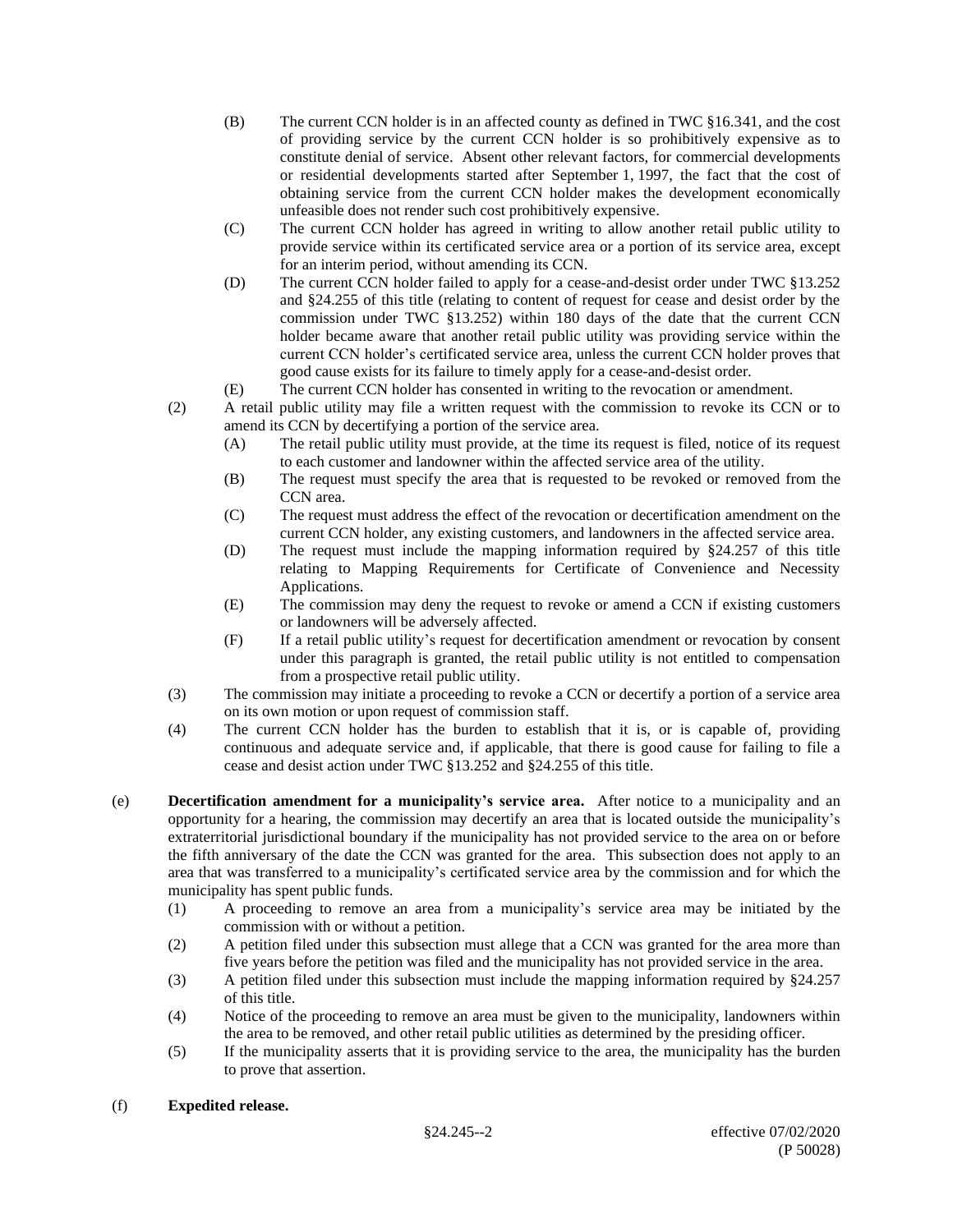- (1) An owner of a tract of land may petition the commission for expedited release of all or a portion of the tract of land from a current CCN holder's certificated service area so that the area may receive service from an alternate retail public utility if all the following circumstances exist:
	- (A) the tract of land is at least 50 acres in size;
	- (B) the tract of land is not located in a platted subdivision actually receiving service;
	- (C) the landowner has submitted a request for service to the current CCN holder at least 90 calendar days before filing the petition;
	- (D) the alternate retail public utility possesses the financial, managerial, and technical capability to provide service as identified in the request for service provided under paragraph (5) of this subsection on a continuous and adequate basis; and
	- (E) the current CCN holder:
		- (i) has refused to provide service;
		- (ii) cannot provide service as identified in the request for service provided under paragraph (5) of this subsection on a continuous and adequate basis; or
		- (iii) conditions the provision of service on the payment of costs not properly allocable directly to the landowner's service request, as determined by the commission.
- (2) An owner of a tract of land may not file a petition under paragraph (1) of this subsection if the landowner's property is located in the boundaries of any municipality or the extraterritorial jurisdiction of a municipality with a population of more than 500,000 and the municipality or retail public utility owned by the municipality is the current CCN holder.
- (3) The landowner's desired alternate retail public utility must be:
	- (A) an existing retail public utility; or
	- (B) a district proposed to be created under article 16, §59 or article 3, §52 of the Texas Constitution.
- (4) The fact that a current CCN holder is a borrower under a federal loan program does not prohibit the filing of a petition under this subsection or authorizing an alternate retail public utility to provide service to the removed area.
- (5) The landowner must submit to the current CCN holder a written request for service. The request must be sent by certified mail, return receipt requested, or by hand delivery with written acknowledgement of receipt. For a request other than for standard residential or commercial service, the written request must identify the following:
	- (A) the tract of land or portion of the tract of land for which service is sought;
	- (B) the time frame within which service is needed for current and projected service demands in the tract of land;
	- (C) the reasonable level and manner of service needed for current and projected service demands in the area;
	- (D) the approximate cost for the alternate retail public utility to provide service at the same level, and in the same manner, that is requested from the current CCN holder;
	- (E) the flow and pressure requirements and specific infrastructure needs, including line size and system capacity for the required level of fire protection requested, if any; and
	- (F) any additional information requested by the current CCN holder that is reasonably related to determining the capacity or cost of providing service at the level, in the manner, and in the time frame, requested.
- (6) The landowner's petition for expedited release under this subsection must be verified by a notarized affidavit and demonstrate that the circumstances identified in paragraph (1) of this subsection exist. The petition must include the following:
	- (A) the name of the alternate retail public utility;
	- (B) a copy of the request for service submitted as required by paragraph (5) of this subsection;
	- (C) a copy of the current CCN holder's response to the request for service, if any;
	- (D) copies of deeds demonstrating ownership of the tract of land by the landowner; and
	- $(E)$  the mapping information described in subsection  $(k)$  of this section.
- (7) The landowner must mail a copy of the petition to the current CCN holder and the alternate retail public utility via certified mail on the day that the landowner files the petition with the commission.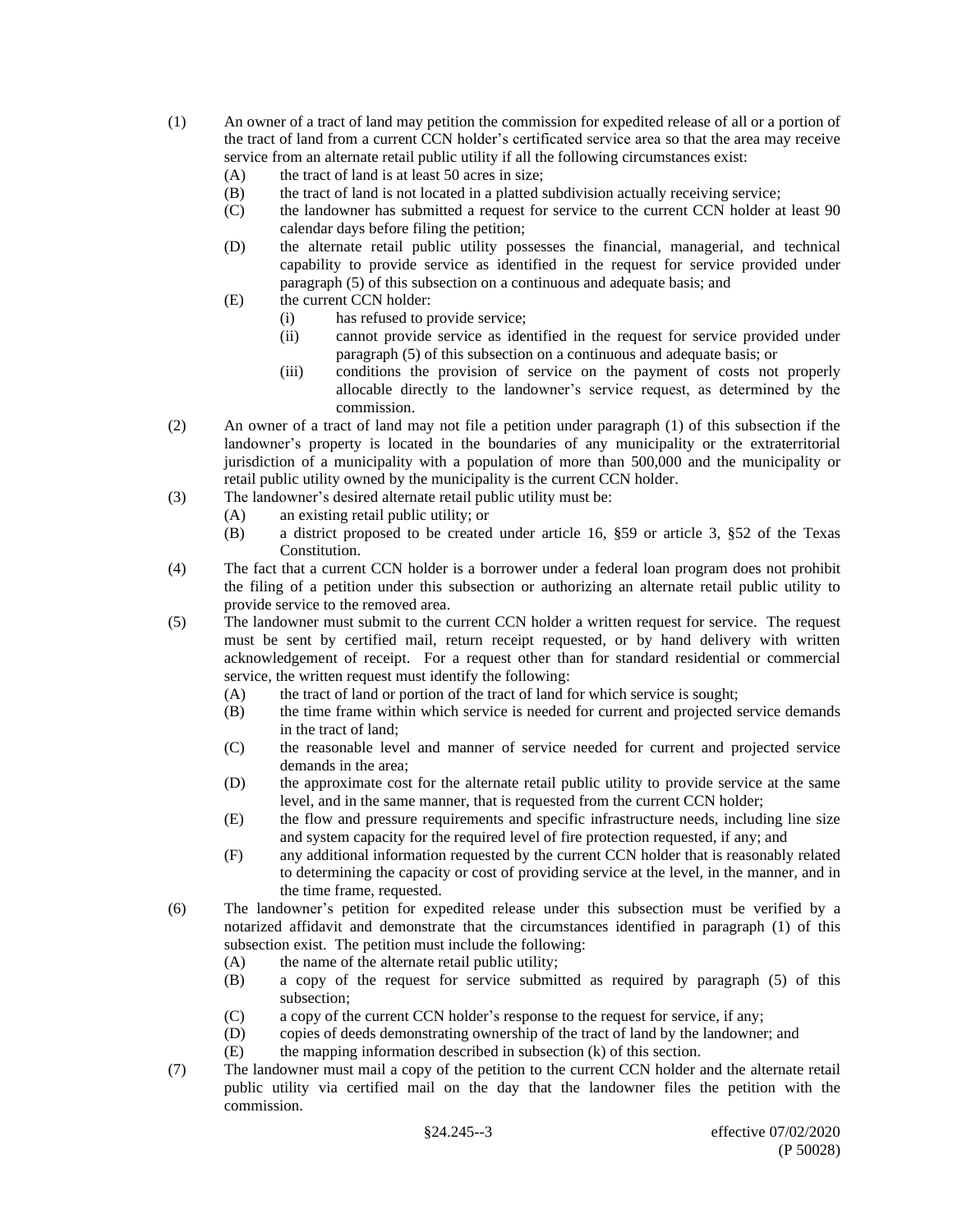- (8) The presiding officer will determine whether the petition is administratively complete. If the petition is determined not to be administratively complete, the presiding officer will issue an order describing the deficiencies in the petition and setting a deadline for the petitioner to address the deficiencies. When the petition is determined to be administratively complete, the presiding officer will establish a procedural schedule that is consistent with paragraphs (9) and (10) of this subsection. The presiding officer may recommend dismissal of the petition under §22.181(d) of this title if the petitioner fails to supplement or amend the petition within the required timeframe after the presiding officer has determined that the petition is not administratively complete.
- (9) The current CCN holder may file a response to the petition within a timeframe specified by the presiding officer, not to exceed 20 days from the date the petition is determined to be administratively complete. The response must be verified by a notarized affidavit.
- (10) The commission will grant the petition within 60 calendar days from the date the petition was found to be administratively complete unless the commission makes an express finding that the landowner failed to satisfy all of the requirements of this subsection and makes separate findings of fact and conclusions of law for each requirement based solely on the information provided by the landowner and the current CCN holder. The commission may condition the granting or denial of a petition on terms and conditions specifically related to the landowner's service request and all relevant information submitted by the landowner, the current CCN holder, and commission staff.
- (11) The commission will base its decision on the filings submitted by the current CCN holder, the landowner, and commission staff. Chapter 2001 of the Texas Government Code does not apply to any petition filed under this subsection. The current CCN holder or landowner may file a motion for rehearing of the commission's decision on the same timeline that applies to other final orders of the commission. The commission's order ruling on the petition may not be appealed.
- (12) If the current CCN holder has never made service available through planning, design, construction of facilities, or contractual obligations to provide service to the tract of land, the commission is not required to find that the alternate retail public utility can provide better service than the current CCN holder, but only that the alternate retail public utility can provide the requested service. This paragraph does not apply to Cameron, Willacy, and Hidalgo Counties or to a county that meets any of the following criteria:
	- (A) the county has a population of more than 30,000 and less than 35,000 and borders the Red River;
	- (B) the county has a population of more than 100,000 and less than 200,000 and borders a county described by subparagraph (A) of this paragraph;
	- (C) the county has a population of 130,000 or more and is adjacent to a county with a population of 1.5 million or more that is within 200 miles of an international border; or
	- (D) the county has a population of more than 40,000 and less than 50,000 and contains a portion of the San Antonio River.
- (13) If the alternate retail public utility is a proposed district, then the commission will condition the release of the tract of land and required CCN amendment or revocation on the final and unappealable creation of the district. The district must file a written notice with the commission when the creation is complete and provide a copy of the final order, judgment, or other document creating the district.
- (14) The commission may require an award of compensation to the former CCN holder under subsection (g) of this section. The determination of the amount of compensation, if any, will be made according to the procedures in subsection (g) of this section.
- (g) **Determination of compensation to former CCN holder after revocation, decertification amendment or expedited release.** The determination of the monetary amount of compensation to be paid to the former CCN holder, if any, will be determined at the time another retail public utility seeks to provide service in the removed area and before service is actually provided. This subsection does not apply to revocations or decertification amendments under paragraph  $(d)(2)$  of this section or to streamlined expedited release under subsection (h) of this section.
	- (1) After the commission has issued its order granting revocation, decertification, or expedited release, the prospective retail public utility must file a notice of intent to provide service. A notice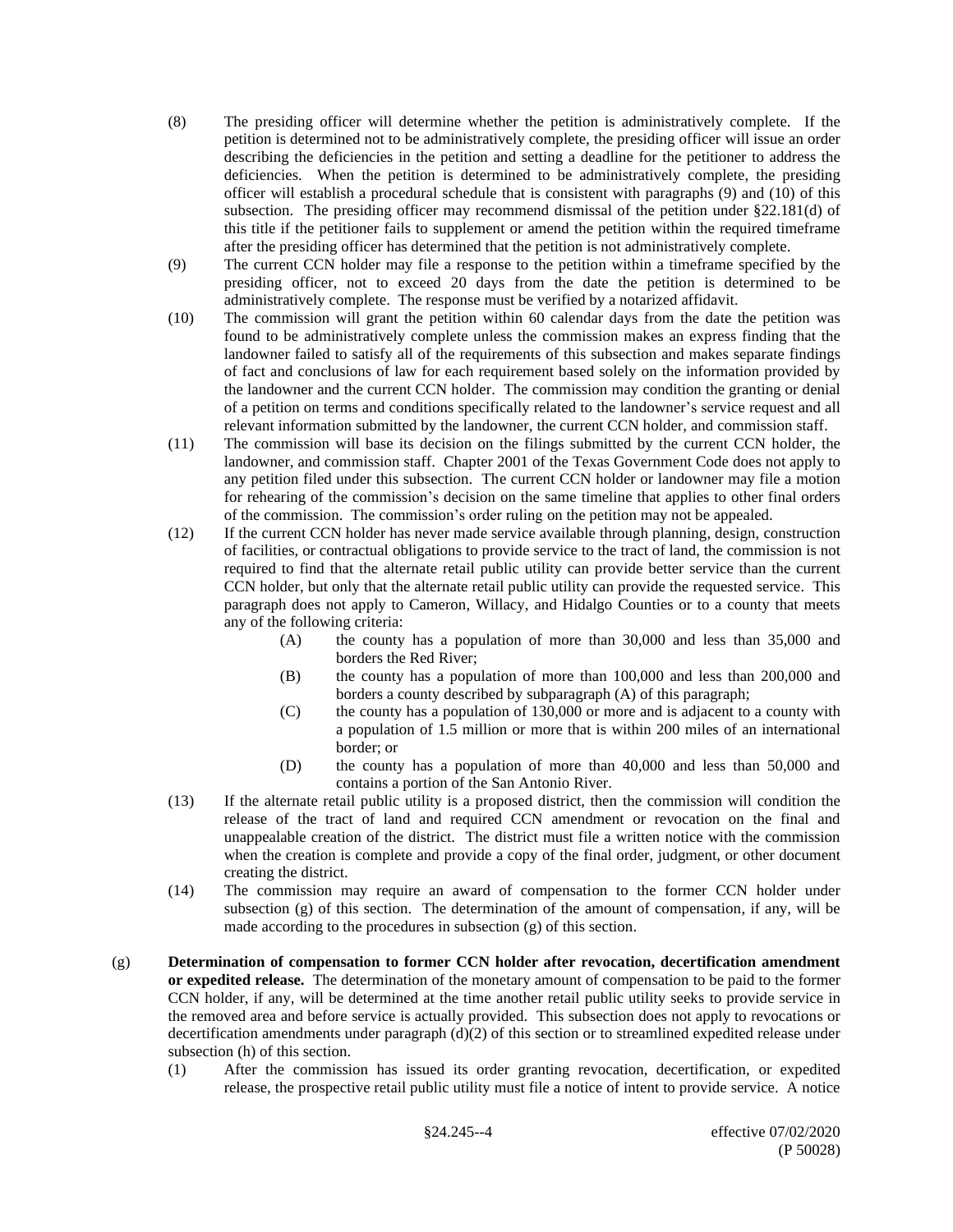of intent filed before the commission issues its order under subsection (d) or (f) of this section is deemed to be filed on the date the commission's order is signed.

- (2) The notice of intent must include the following information:
	- (A) a statement that the filing is a notice of intent to provide service to an area that has been removed from a CCN under subsection (d) or (f) of this section;
	- (B) the name and CCN number of the former CCN holder; and
	- (C) whether the prospective retail public utility and former CCN holder have agreed on the amount of compensation to be paid to the former CCN holder.
- (3) If the former CCN holder and prospective retail public utility have agreed on the amount of compensation to be paid to the former CCN holder, they must make a joint filing with the commission stating the amount of the compensation to be paid.
- (4) If the former CCN holder and prospective retail public utility have not agreed on the compensation to be paid to the former CCN holder, the monetary amount of compensation must be determined by a qualified individual or firm serving as an independent appraiser as follows:
	- (A) If the former CCN holder and prospective retail public utility have agreed on an independent appraiser, they must make a joint filing with the commission identifying the individual or firm who will be the independent appraiser within ten days of the filing of the notice of intent under paragraph (1) of this subsection. The costs of the independent appraiser must be borne by the prospective retail public utility.
	- (B) If the former CCN holder and prospective retail public utility cannot agree on an independent appraiser within ten days of the filing of the notice of intent, the former CCN holder and prospective retail public utility must each engage its own appraiser at its own expense. Each appraiser must file its appraisal with the commission within 60 calendar days of the filing of the notice of intent. After receiving the appraisals, the commission will appoint a third appraiser who must make a determination of compensation within 30 days. The determination by the commission-appointed appraiser may not be less than the lower appraisal or more than the higher appraisal of the appraisers engaged by the former CCN holder and prospective retail public utility. The former CCN holder and prospective retail public utility must each pay half the cost of the commission-appointed appraisal directly to the commission-appointed appraiser.
	- (C) The appraisers must determine the amount of compensation in accordance with subsection (j) of this section.
- (5) The determination of compensation by the agreed-upon appraiser under paragraph (4)(A) or the commission-appointed appraiser under paragraph (4)(B) of this subsection is binding on the commission, the landowner, the former CCN holder, and the prospective retail public utility.
- (6) If the former CCN holder fails to make a filing with the commission about the amount of agreed compensation, or to engage an appraiser, or file an appraisal within the timeframes required by this subsection, the amount of compensation to be paid will be deemed to be zero. If the prospective retail public utility fails to make a filing with the commission about the amount of agreed compensation, or to engage an appraiser, or file an appraisal within the timeframes required by this subsection, the presiding officer may recommend dismissal of the notice of intent to provide service to the removed area.
- (7) The commission will issue an order establishing the amount of compensation to be paid to the former CCN holder not later than 90 days after the date on which a retail public utility files its notice of intent to provide service to the decertified area.

# (h) **Streamlined expedited release.**

- (1) The owner of a tract of land may petition the commission for streamlined expedited release of all or a portion of the tract of land from the current CCN holder's certificated service area if all the following conditions are met:
	- (A) the tract of land is at least 25 acres in size;
	- (B) the tract of land is not receiving service of the type that the current CCN holder is authorized to provide under the applicable CCN; and
	- (C) at least part of the tract of land is located in the current CCN holder's certificated service area and at least some of that part is located in a qualifying county.
- (2) A qualifying county under paragraph  $(1)(C)$  of this subsection: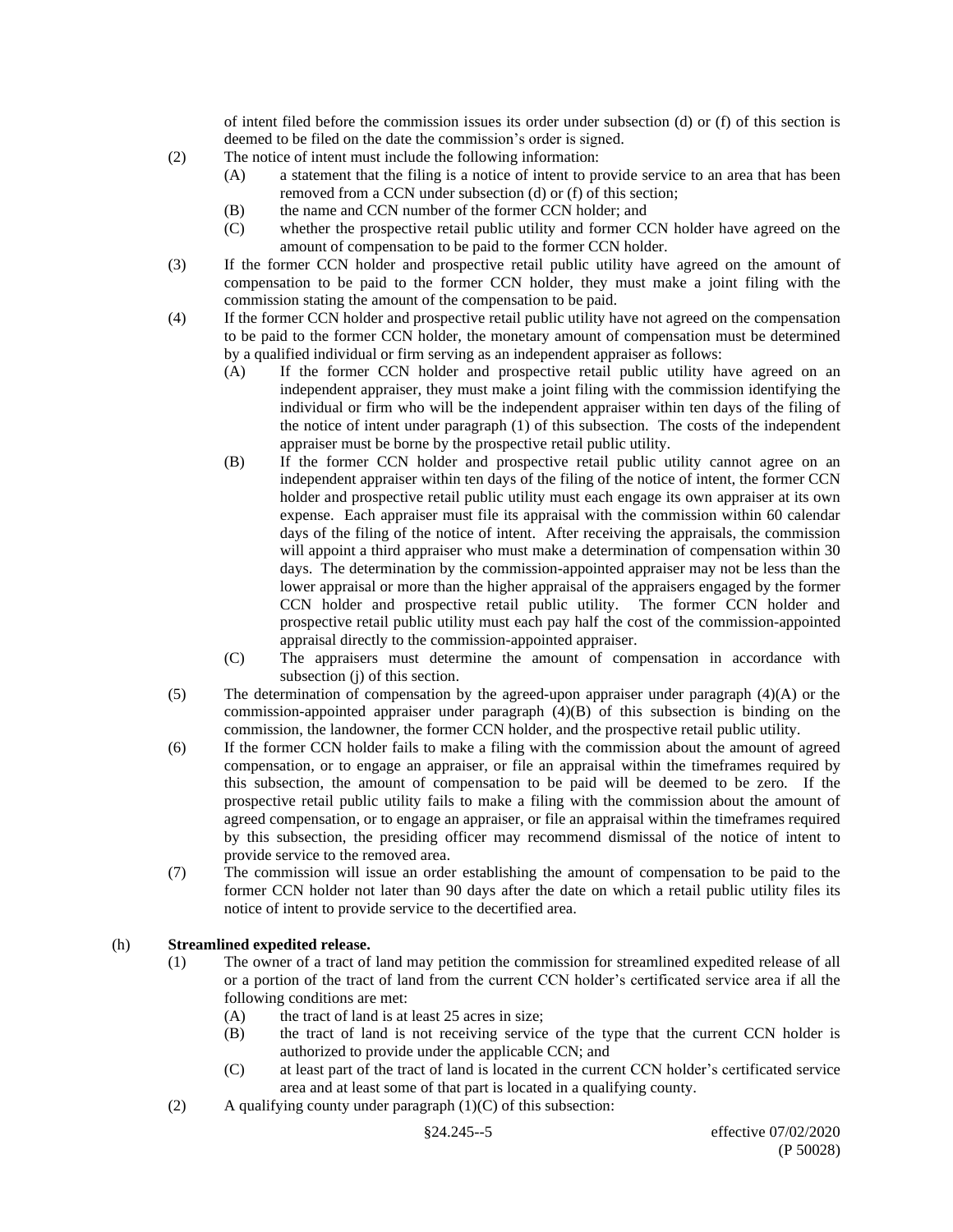- (A) has a population of at least one million;
- (B) is adjacent to a county with a population of at least one million, and does not have a population of more than 45,000 and less than 47,500; or
- (C) has a population of more than 200,000 and less than 220,000 and does not contain a public or private university that had a total enrollment in the most recent fall semester of 40,000 or more.
- (3) A landowner seeking streamlined expedited release under this subsection must file with the commission a petition and supporting documentation containing the following information and verified by a notarized affidavit:
	- (A) a statement that the petition is being submitted under TWC §13.2541 and this subsection;
	- (B) proof that the tract of land is at least 25 acres in size;
	- (C) proof that at least part of the tract of land is located in the current CCN holder's certificated service area and at least some of that part is located in a qualifying county;
	- (D) a statement of facts that demonstrates that the tract of land is not currently receiving service;
	- (E) copies of deeds demonstrating ownership of the tract of land by the landowner;
	- (F) proof that a copy of the petition was mailed to the current CCN holder via certified mail on the day that the landowner filed the petition with the commission; and
	- (G) the mapping information described in subsection (k) of this section.
- (5) The presiding officer will determine whether the petition is administratively complete. If the petition is determined not to be administratively complete, the presiding officer will issue an order describing the deficiencies in the petition and setting a deadline for the petitioner to address the deficiencies. When the petition is determined to be administratively complete, the presiding officer will establish a procedural schedule that is consistent with paragraphs (6) and (7) of this subsection. The presiding officer may recommend dismissal of the petition if the petitioner fails to supplement or amend the petition within the required timeframe after the presiding officer has determined that the petition is not administratively complete.
- (6) The current CCN holder may file a response to the petition within a timeframe specified by the presiding officer, not to exceed 20 days from the date the petition is determined to be administratively complete. The response must be verified by a notarized affidavit.
- (7) The commission will issue a decision on a petition filed under this subsection no later than 60 calendar days after the presiding officer by order determines that the petition is administratively complete. The commission will base its decision on the information filed by the landowner, the current CCN holder, and commission staff. No hearing will be held.
- (8) The fact that a current CCN holder is a borrower under a federal loan program is not a bar to the release of a tract of land under this subsection. The CCN holder must not initiate an application to borrow money under a federal loan program after the date the petition is filed until the commission issues a final decision on the petition.
- (9) The commission may require an award of compensation by the landowner to the former CCN holder as specified in subsection (i).
- (i) **Determination of compensation to former CCN holder after streamlined expedited release.** The amount of compensation, if any, will be determined after the commission has granted a petition for streamlined expedited release filed under subsection (h) of this section. The amount of compensation, if any, will be decided in the same proceeding as the petition for streamlined expedited release.
	- (1) If the former CCN holder and landowner have agreed on the amount of compensation to be paid to the former CCN holder, they must make a joint filing with the commission stating the amount of the compensation to be paid.
	- (2) If the former CCN holder and landowner have not agreed on the compensation to be paid to the former CCN holder, the monetary amount of compensation must be determined by a qualified individual or firm serving as an independent appraiser under the following procedure.
		- (A) If the former CCN holder and landowner have agreed on an independent appraiser, the former CCN holder and landowner must make a joint filing with the commission identifying the individual or firm who will be the independent appraiser within ten days after the commission grants streamlined expedited release under subsection (h) of this section. The costs of the independent appraiser must be borne by the landowner. The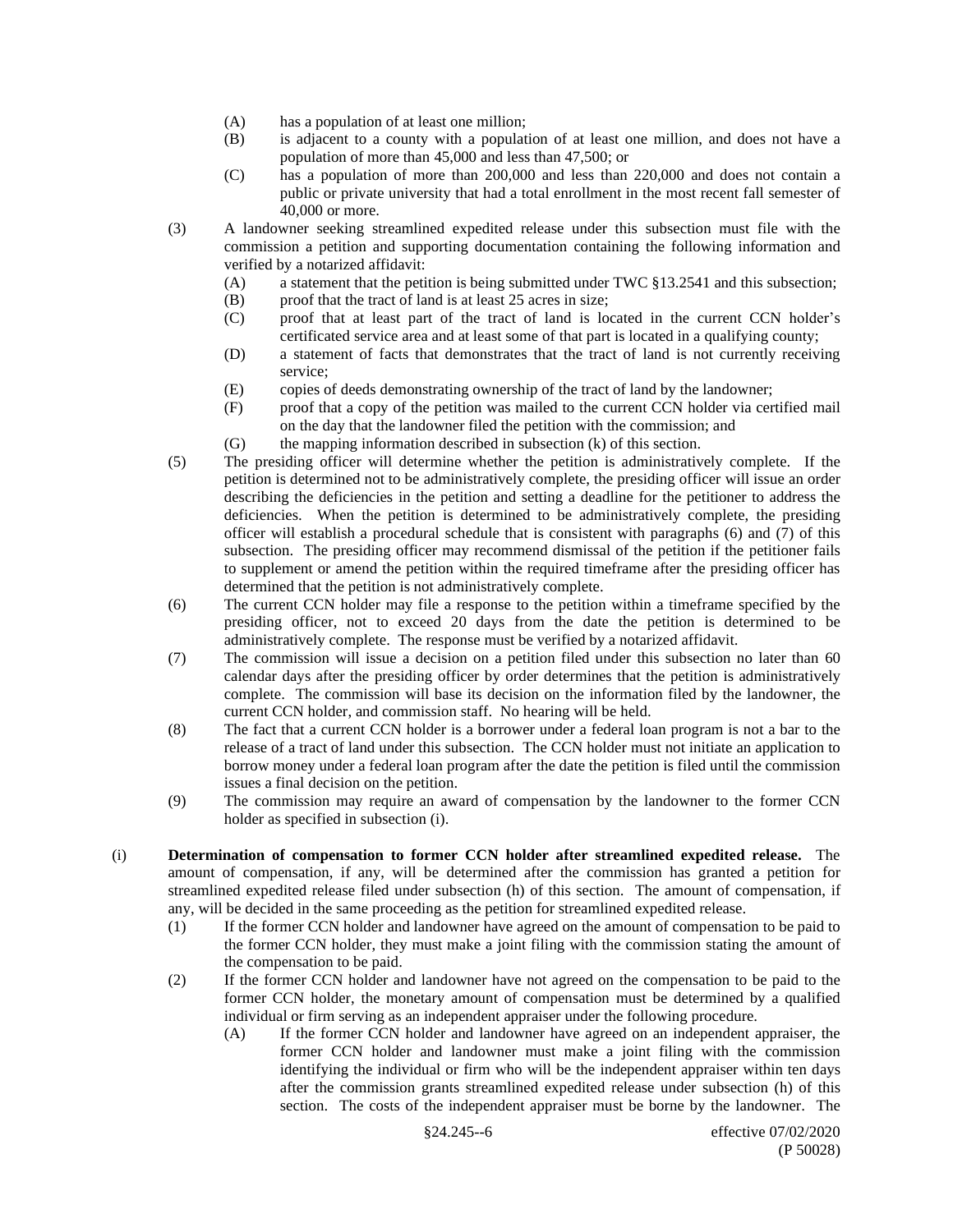appraiser must file its appraisal with the commission within 70 days after the commission grants streamlined expedited release.

- (B) If the former CCN holder and landowner have not agreed on an independent appraiser within ten days after the commission grants streamlined expedited release under subsection (h) of this section, the former CCN holder and landowner must each engage its own appraiser at its own expense. Each appraiser must file its appraisal with the commission within 70 calendar days after the commission grants streamlined expedited release. After receiving the appraisals, the commission will appoint a third appraiser who must make a determination of compensation within 100 days after the date the commission grants streamlined expedited release. The determination by the commissionappointed appraiser may not be less than the lower appraisal or more than the higher appraisal made by the appraisers engaged by the former CCN holder and landowner. The former CCN holder and landowner must each pay half the cost of the commissionappointed appraisal directly to the commission-appointed appraiser.
- (C) The appraisers must determine the amount of compensation in accordance with subsection (j) of this section.
- (3) The determination of compensation by the agreed-upon appraiser under paragraph (2)(A) or the commission-appointed appraiser under paragraph (2)(B) of this subsection is binding on the commission, former CCN holder, and landowner.
- (4) If the former CCN holder fails to make a filing with the commission about the amount of agreed compensation or engage an appraiser or file an appraisal within the timeframes required by this subsection, the amount of compensation to be paid will be deemed to be zero. If the landowner fails to make a filing with the commission about the amount of agreed compensation, or engage an appraiser, or file an appraisal within the timeframes required by this subsection, the commission will base the amount of compensation to be paid on the appraisal provided by the CCN holder.
- (5) The commission will issue an order establishing the amount of compensation to be paid and directing the landowner to pay the compensation to the former CCN holder not later than 60 days after the commission receives the final appraisal.
- (6) The landowner must pay the compensation to the former CCN holder not later than 90 days after the date the compensation amount is determined by the commission. The commission will not authorize a prospective retail public utility to serve the removed area until the landowner has paid to the former CCN holder any compensation that is required.

# (j) **Valuation of real and personal property of the former CCN holder.**

- (1) The value of real property must be determined according to the standards set forth in chapter 21 of the Texas Property Code governing actions in eminent domain.
- (2) The value of personal property must be determined according to this paragraph. The following factors must be used in valuing personal property:
	- (A) the amount of the former CCN holder's debt allocable to service to the removed area;
	- (B) the value of the service facilities belonging to the former CCN holder that are located within the removed area;
	- (C) the amount of any expenditures for planning, design, or construction of the service facilities of the former CCN holder that are allocable to service to the removed area;
	- (D) the amount of the former CCN holder's contractual obligations allocable to the removed area;
	- (E) any demonstrated impairment of service or any increase of cost to consumers of the former CCN holder remaining after a CCN revocation or amendment under this section;
	- (F) the impact on future revenues lost from existing customers;
	- (G) necessary and reasonable legal expenses and professional fees, including costs incurred to comply with TWC  $\S 13.257(r)$ ; and
	- (H) any other relevant factors as determined by the commission.

# (k) **Mapping information.**

(1) For proceedings under subsections (f) or (h) of this section, the following mapping information must be filed with the petition: